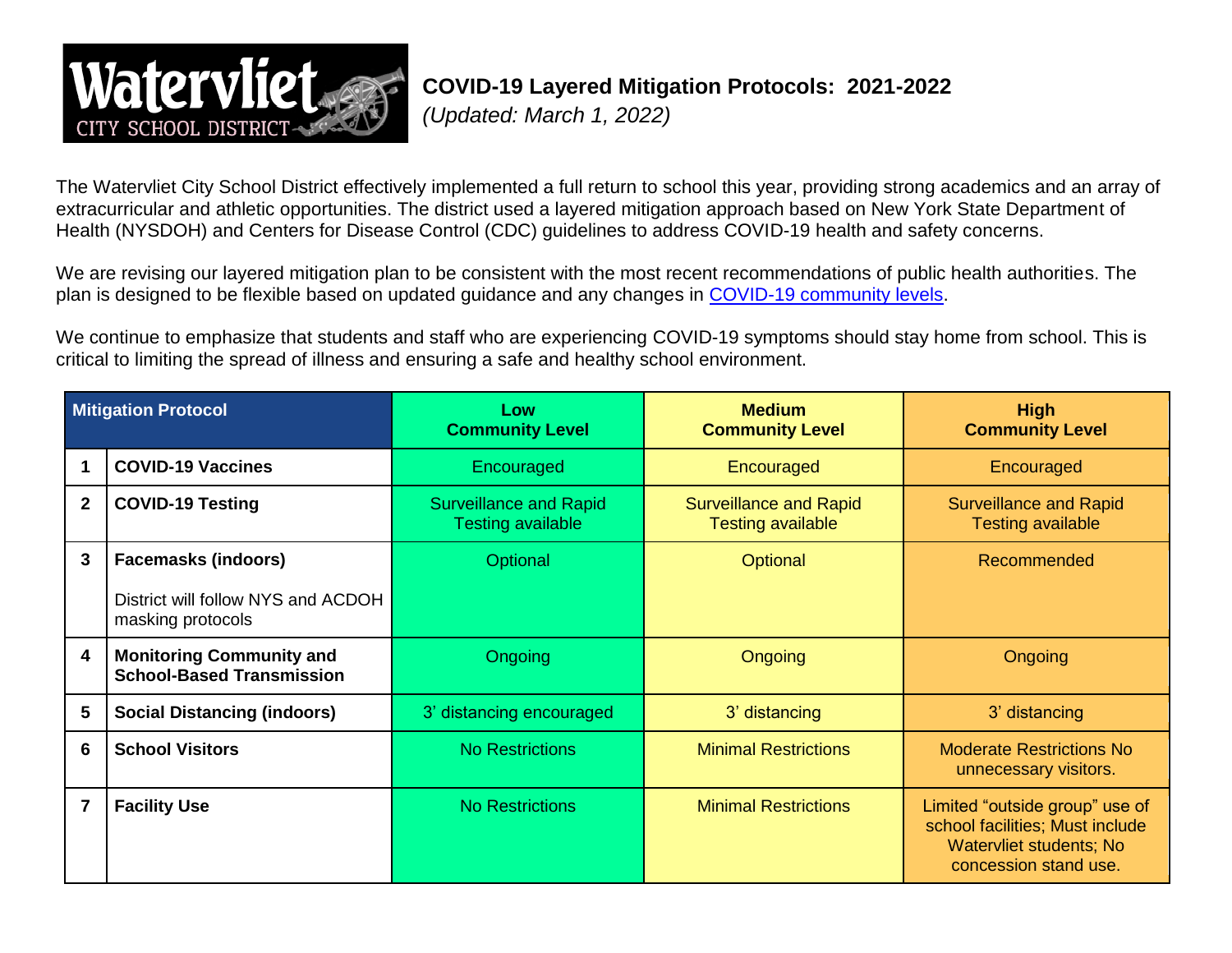| 8  | Handwashing, Hand Sanitizer,<br>and Respiratory Etiquette                                  | <b>Encouraged and Expected</b>                                                                                                                                  | <b>Encouraged and Expected</b>                                                                                                                                                                                                                                                                                                       | <b>Encouraged and Expected</b>                                                                                                                                                                                                                                                                                                           |  |
|----|--------------------------------------------------------------------------------------------|-----------------------------------------------------------------------------------------------------------------------------------------------------------------|--------------------------------------------------------------------------------------------------------------------------------------------------------------------------------------------------------------------------------------------------------------------------------------------------------------------------------------|------------------------------------------------------------------------------------------------------------------------------------------------------------------------------------------------------------------------------------------------------------------------------------------------------------------------------------------|--|
| 9  | <b>Contact Tracing and Quarantine</b><br>District shall follow applicable DOH<br>protocols | 6' close contact perimeter for<br>more than 10 minutes                                                                                                          | 6' close contact perimeter for<br>more than 10 minutes                                                                                                                                                                                                                                                                               | 6' close contact perimeter for<br>more than 10 minutes                                                                                                                                                                                                                                                                                   |  |
| 10 | <b>Staying Home When Sick (Staff</b><br>and Students)                                      | <b>Yes</b>                                                                                                                                                      | <b>Yes</b>                                                                                                                                                                                                                                                                                                                           | Yes                                                                                                                                                                                                                                                                                                                                      |  |
| 11 | <b>Return to School/Work Protocols</b><br>(following illness)                              | Return per ACDOH protocols                                                                                                                                      | Return per ACDOH protocols                                                                                                                                                                                                                                                                                                           | Return per ACDOH protocols                                                                                                                                                                                                                                                                                                               |  |
| 12 | <b>Cleaning and Disinfection</b>                                                           | Daily Routine Cleaning and<br>Daily Disinfection of High-<br><b>Touch Surfaces</b>                                                                              | Daily Routine Cleaning and<br>Daily Disinfection of High-<br><b>Touch Surfaces</b>                                                                                                                                                                                                                                                   | Daily Routine Cleaning and Daily<br>Disinfection of moderate and<br>high-touch surfaces                                                                                                                                                                                                                                                  |  |
| 13 | Cafeteria                                                                                  | 3' distancing encouraged                                                                                                                                        | 6' distancing encouraged                                                                                                                                                                                                                                                                                                             | 6' distancing required                                                                                                                                                                                                                                                                                                                   |  |
| 14 | <b>Recess and Physical Education</b><br>(Outdoors)                                         | <b>No Restrictions</b>                                                                                                                                          | <b>No Restrictions</b>                                                                                                                                                                                                                                                                                                               | Social distancing encouraged                                                                                                                                                                                                                                                                                                             |  |
| 15 | <b>Ventilation and Air Quality</b>                                                         | Increased fresh air circulation<br>(mechanical, open windows,<br>open doors)                                                                                    | Increased fresh air circulation<br>(mechanical, open windows,<br>open doors)                                                                                                                                                                                                                                                         | Increased fresh air circulation<br>(mechanical, open windows,<br>open doors)                                                                                                                                                                                                                                                             |  |
| 16 | <b>Bus Transportation</b>                                                                  | <b>Optional</b>                                                                                                                                                 | Optional                                                                                                                                                                                                                                                                                                                             | Recommended                                                                                                                                                                                                                                                                                                                              |  |
|    | District will follow CDC, NYS and<br><b>ACDOH masking protocols</b>                        |                                                                                                                                                                 |                                                                                                                                                                                                                                                                                                                                      |                                                                                                                                                                                                                                                                                                                                          |  |
| 17 | <b>High Risk Activities (Athletics &amp;</b><br>the Arts) Indoors                          | Masks optional for<br>participants and spectators<br><b>Weekly Surveillance</b><br>Testing available for<br>unvaccinated students in<br><b>High Risk Sports</b> | Masks optional for<br>$\bullet$<br>participants and spectators<br>Social distancing<br>$\bullet$<br>encouraged for spectators<br><b>Limited spectators</b><br>$\bullet$<br><b>Bell covers for band</b><br>$\bullet$<br><b>Weekly Surveillance Testing</b><br>$\bullet$<br>available for unvaccinated<br>students in High Risk Sports | Masks recommended for<br>$\bullet$<br>participants and spectators<br>3' social distancing for<br>$\bullet$<br>spectators<br>50% capacity for vaccinated<br>$\bullet$<br>spectators (Proof of<br>vaccination with Excelsior<br>Pass, Vaccination Card, or<br>signed doctor's note<br>indicating date of full<br>vaccination AND photo ID) |  |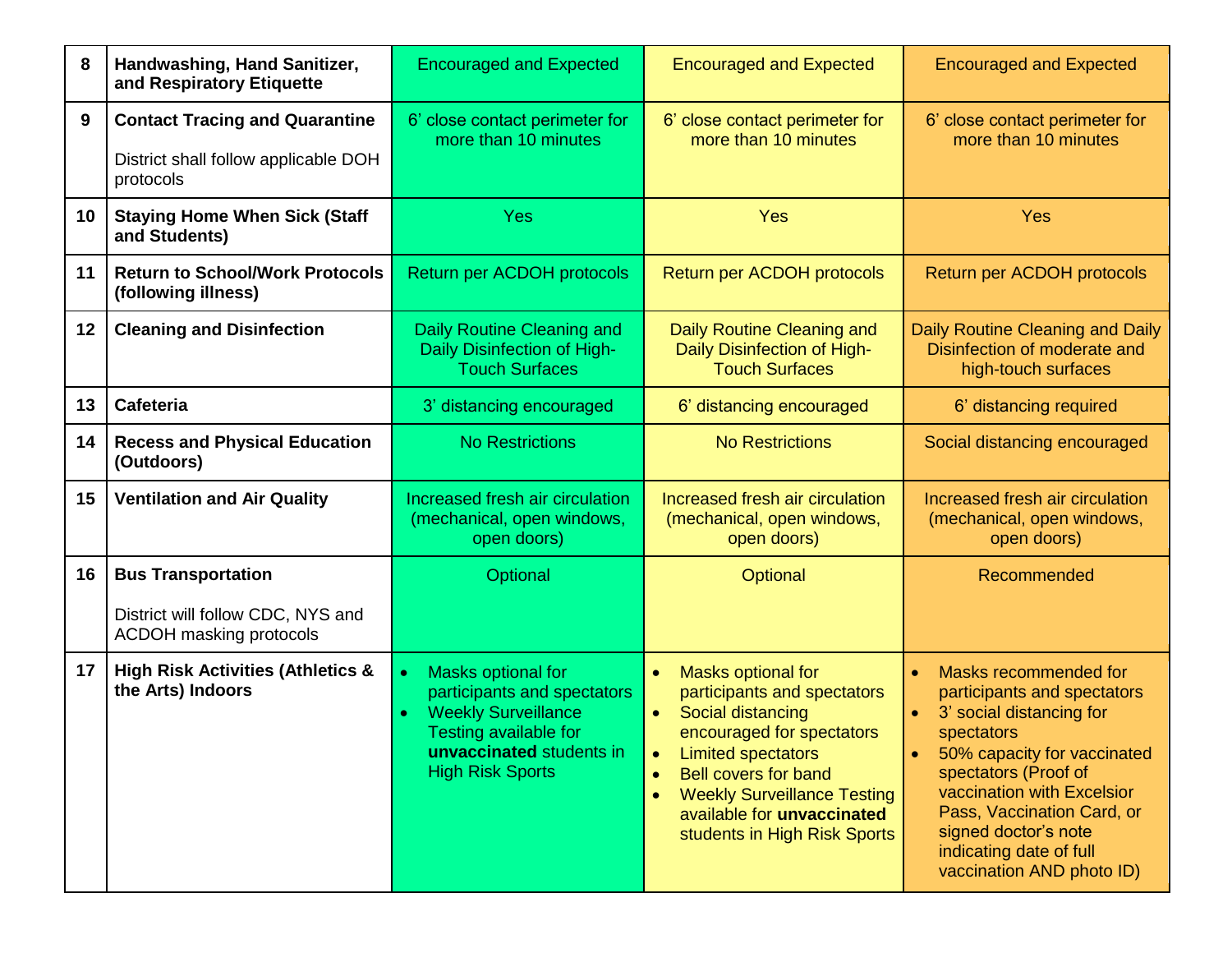|    |                                                                    |                                                                                                                                                                 |                                                                                                                                                                                                                                                              | <b>Bell covers for band</b><br>$\bullet$<br>Vaccination or medical<br>$\bullet$<br>exemption for eligible<br>students participating in<br>modified, junior-varsity, or<br>varsity high-risk<br>extracurricular sports<br><b>Weekly Surveillance Testing</b><br>for <b>unvaccinated</b> students in<br><b>High Risk Sports</b>                                                                                                                                                                                                                                                                                 |
|----|--------------------------------------------------------------------|-----------------------------------------------------------------------------------------------------------------------------------------------------------------|--------------------------------------------------------------------------------------------------------------------------------------------------------------------------------------------------------------------------------------------------------------|---------------------------------------------------------------------------------------------------------------------------------------------------------------------------------------------------------------------------------------------------------------------------------------------------------------------------------------------------------------------------------------------------------------------------------------------------------------------------------------------------------------------------------------------------------------------------------------------------------------|
| 18 | <b>High Risk Activities (Athletics &amp;</b><br>the Arts) Outdoors | Masks optional for<br>participants and spectators<br><b>Weekly Surveillance</b><br>Testing available for<br>unvaccinated students in<br><b>High Risk Sports</b> | <b>Masks optional for</b><br>$\bullet$<br>participants and spectators<br>Social distancing<br>$\bullet$<br>encouraged for spectators<br><b>Weekly Surveillance Testing</b><br>$\bullet$<br>available for <b>unvaccinated</b><br>students in High Risk Sports | Masks optional for<br>$\bullet$<br>participants and spectators<br>3' social distancing for<br>spectators<br>50% capacity for vaccinated<br>spectators (Proof of<br>vaccination with Excelsior<br>Pass, Vaccination Card, or<br>signed doctor's note<br>indicating date of full<br>vaccination AND photo ID)<br>Vaccination or medical<br>$\bullet$<br>exemption for eligible<br>students participating in<br>modified, junior-varsity, or<br>varsity high-risk<br>extracurricular sports<br><b>Weekly Surveillance Testing</b><br>$\bullet$<br>for <b>unvaccinated</b> students in<br><b>High Risk Sports</b> |